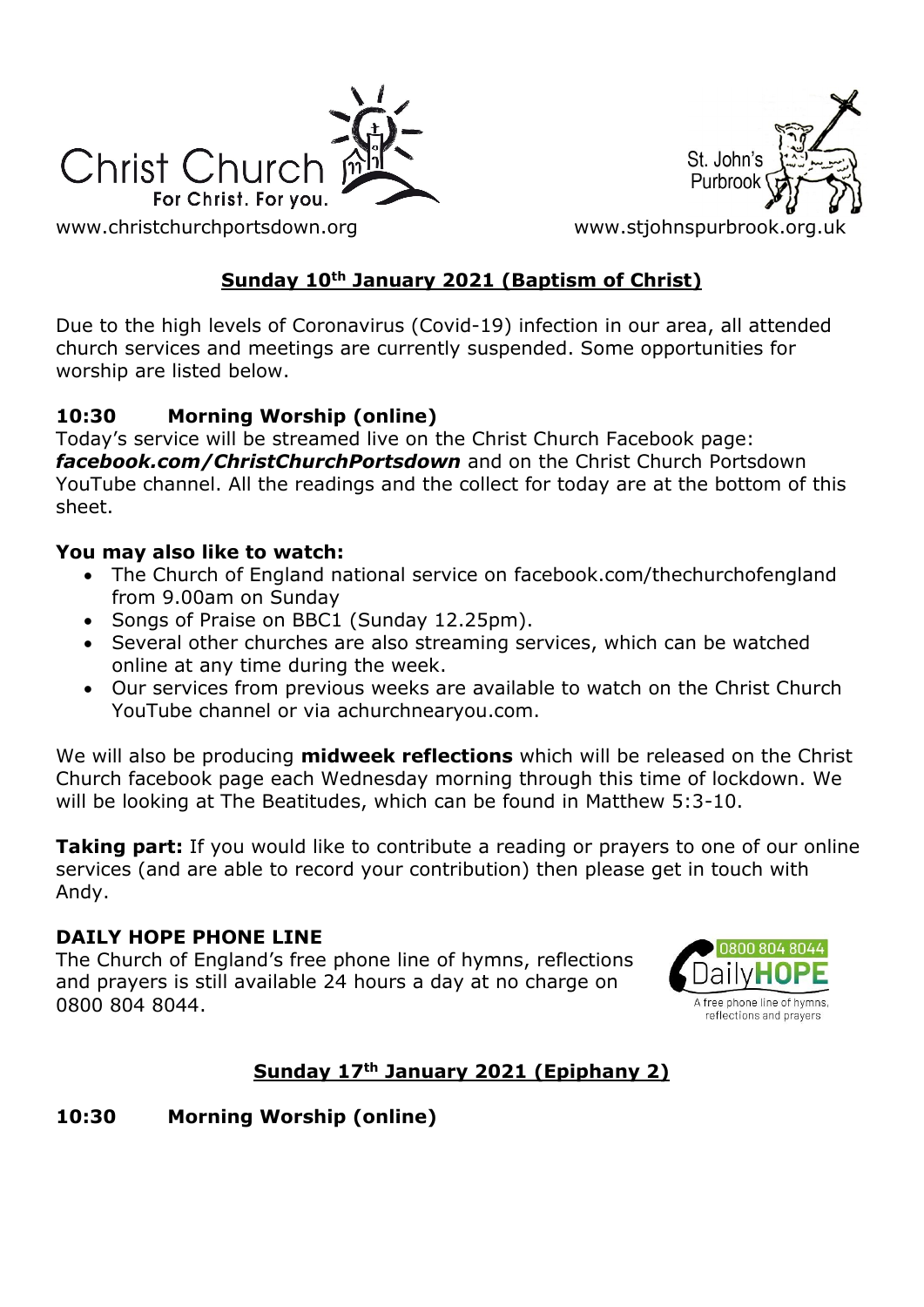#### **GIVING**

Both of our churches have experienced reduced income from cancelled hall bookings and the lack of collections at services. If you usually give in the plate (cash or envelopes), please do consider switching to Direct Debit or online payment.

The best way to do this is via the Parish Giving Scheme, which can now be done online or by telephone

You can register online at **register.parishgiving.org.uk or** by calling **0333 002 1271**

To register you will need the following details:

For Christ Church: Parish: Portsdown Christ Church Diocese: Portsmouth PGS Parish Code: 290629068

For St John's: Parish: St John the Baptist Village: Purbrook Diocese: Portsmouth PGS Parish Code: 290629070

You will also need your own bank details.

|                      | <b>CONTACTS</b>                            |
|----------------------|--------------------------------------------|
| <b>Vicar</b>         | <b>Revd Andy Wilson</b> (day off Monday)   |
|                      | vicar@christchurchportsdown.org            |
|                      | purbrookvicar@gmail.com                    |
| <b>Associate</b>     | <b>Revd Laura Cameron</b>                  |
| <b>Minister</b>      | revdlauracameron@gmail.com                 |
| <b>Curate</b>        | <b>Revd Matt Grove</b> (day off Friday)    |
|                      | matt.grove@christchurchportsdown.org       |
| <b>Churchwarden</b>  | <b>Bill Jeffery</b>                        |
| <b>SJP</b>           | purbrookchurch@gmail.com                   |
|                      |                                            |
| Churchwarden         | <b>Stephen Anderson</b>                    |
| <b>CCP</b>           | stephen.anderson@christchurchportsdown.org |
| <b>Churchwarden</b>  | <b>Karina Golledge</b>                     |
| <b>CCP</b>           | thegolledges@btinternet.com                |
| <b>Administrator</b> | <b>Emma Evans</b>                          |
|                      | parish.office@christchurchportsdown.org    |
| <b>Hall Manager</b>  | Jacqui Wilson                              |
| <b>CCP</b>           | hall.manager@christchurchportsdown.org     |
| Website              | <b>Matt Doe</b>                            |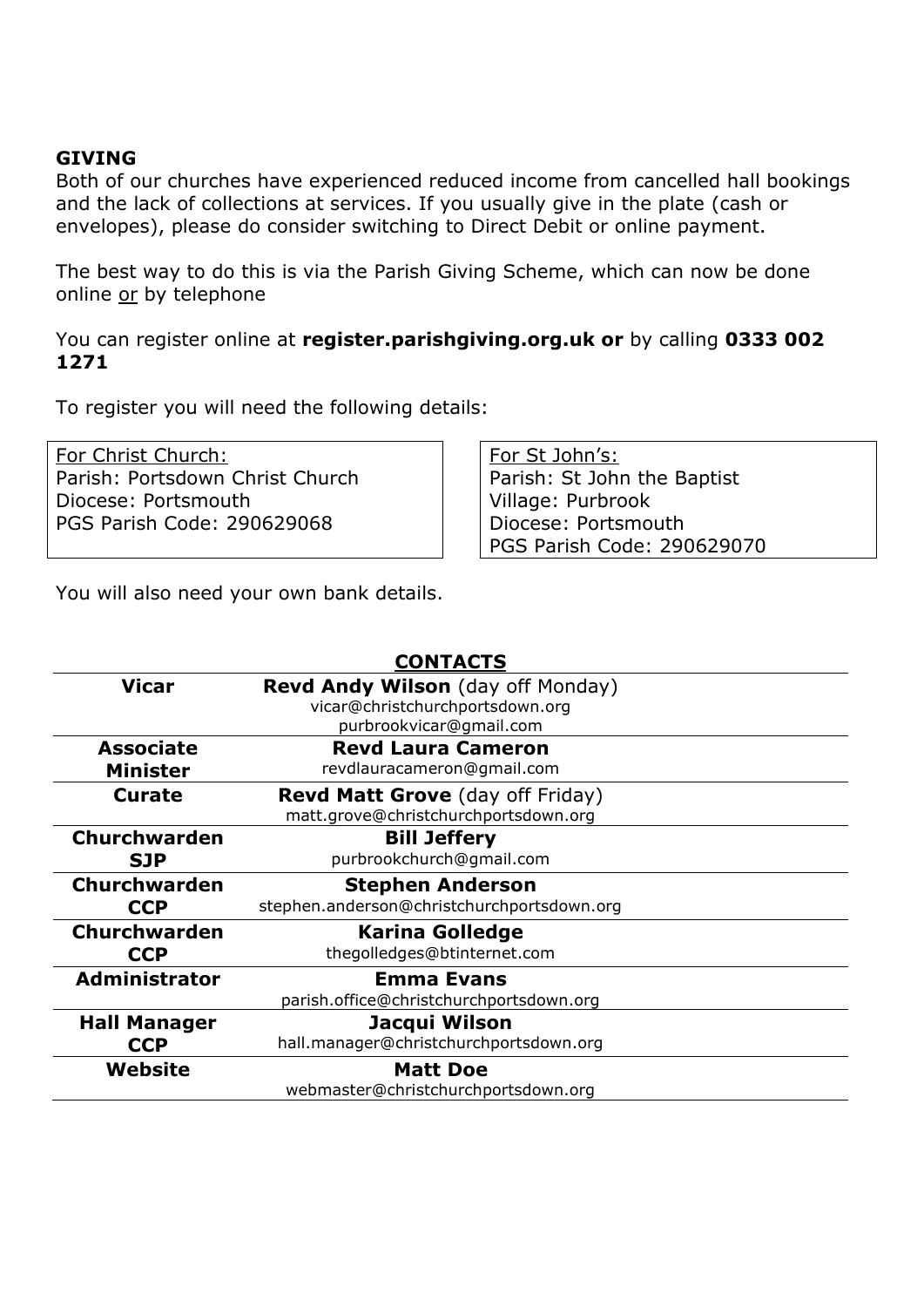### **Sunday 10 January 2021 Baptism of Christ**

# **Collect**

Heavenly Father, at the Jordan you revealed Jesus as your Son: may we recognize him as our Lord and know ourselves to be your beloved children; through Jesus Christ our Saviour. Amen.

## **Genesis 1:1–5**

<sup>1</sup> In the beginning when God created the heavens and the earth,  $2$  the earth was a formless void and darkness covered the face of the deep, while a wind from God swept over the face of the waters.<sup>3</sup> Then God said, 'Let there be light'; and there was light. <sup>4</sup> And God saw that the light was good; and God separated the light from the darkness. <sup>5</sup> God called the light Day, and the darkness he called Night. And there was evening and there was morning, the first day.

## **Psalm 29**

 $1$  Ascribe to the Lord, you powers of heaven, ascribe to the Lord glory and strength. <sup>2</sup> Ascribe to the Lord the honour due to his name; worship the Lord in the beauty of holiness.  $3$  The voice of the Lord is upon the waters; the God of glory thunders; the Lord is upon the mighty waters. <sup>4</sup> The voice of the Lord is mighty in operation; the voice of the Lord is a glorious voice. <sup>5</sup>The voice of the Lord breaks the cedar trees; the Lord breaks the cedars of Lebanon; <sup>6</sup> He makes Lebanon skip like a calf and Sirion like a young wild ox.  $7$  The voice of the Lord splits the flash of lightning; the voice of the Lord shakes the wilderness; the Lord shakes the wilderness of Kadesh. <sup>8</sup> The voice of the Lord makes the oak trees writhe and strips the forests bare; in his temple all cry, 'Glory!' <sup>9</sup> The Lord sits enthroned above the water flood; the Lord sits enthroned as king for evermore. <sup>10</sup> The Lord shall give strength to his people; the Lord shall give his people the blessing of peace.